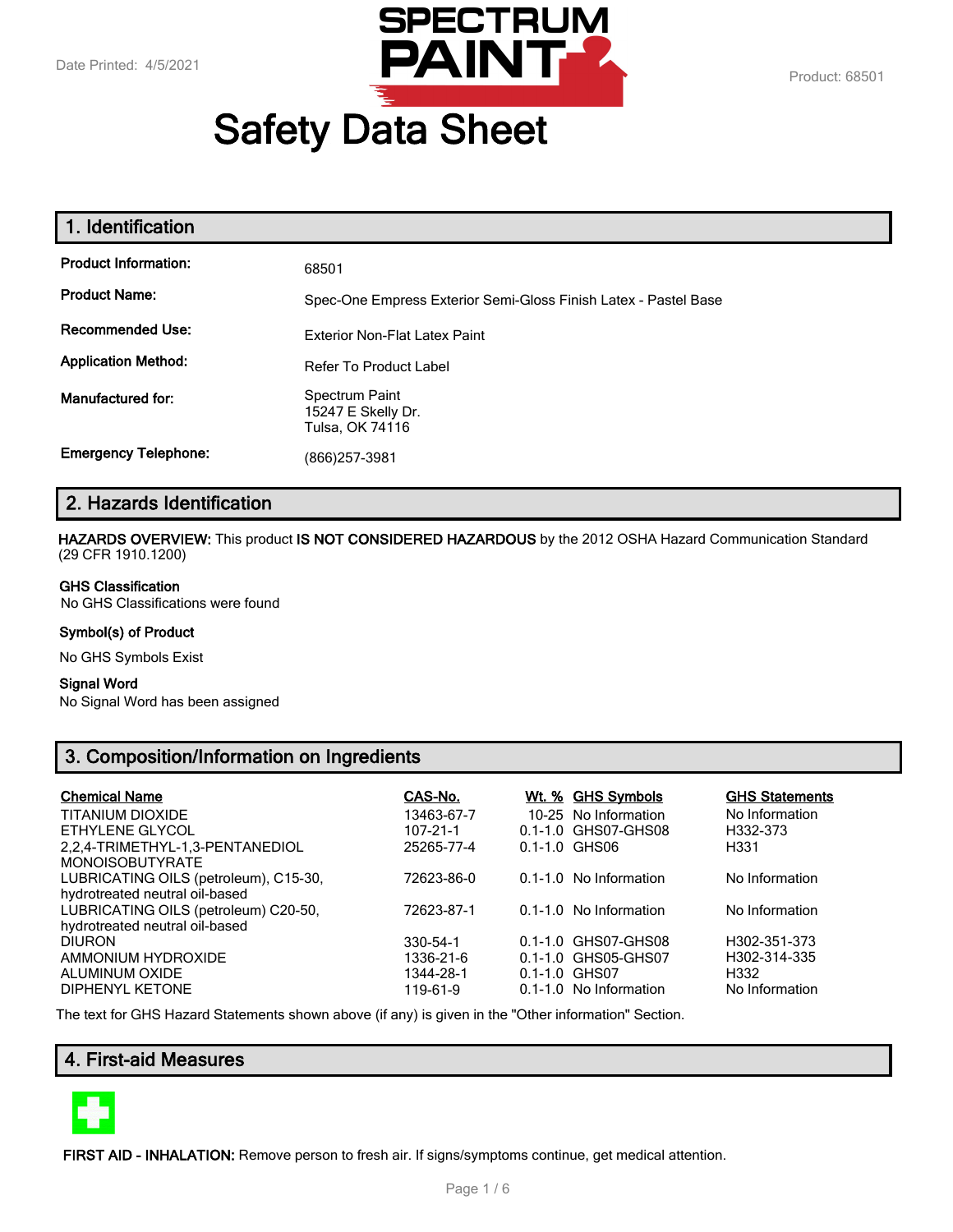**FIRST AID - SKIN CONTACT:** WASH WITH SOAP AND WATER. REMOVE CONTAMINATED CLOTHING AND CLEAN BEFORE REUSE.

**FIRST AID - EYE CONTACT:** FLUSH EYES WITH WATER FOR AT LEAST 15 MINUTES. GET MEDICAL HELP IF IRRITATION PERSISTS.

**FIRST AID - INGESTION:** Due to possible aspiration into the lungs, DO NOT induce vomiting if ingested. Have the victim drink 8 to 10 ounces (240 - 300 ml) of water to dilute the material in the stomach. If vomiting occurs naturally, have the victim lean forward to reduce the risk of aspiration. Consult a physician immediately.

# **5. Fire-fighting Measures**

**UNUSUAL FIRE AND EXPLOSION HAZARDS:** Container may rupture on heating.

**SPECIAL FIREFIGHTING PROCEDURES:** Use a self-contained breathing apparatus with full facepiece operated in pressuredemand or other positive pressure mode. USE WATER SPRAY TO COOL FIRE EXPOSED CONTAINERS.

**EXTINGUISHING MEDIA:** Alcohol Foam, Carbon Dioxide, Dry Chemical, Foam, Water Fog

#### **6. Accidental Release Measures**

**ENVIRONMENTAL PRECAUTIONS:** No Information

**STEPS TO BE TAKEN IN CASE MATERIAL IS RELEASED OR SPILLED:** ISOLATE HAZARD AREA AND KEEP UNNECESSARY PEOPLE AWAY. DO NOT ALLOW THE LIQUID TO ENTER INTO ANY SEWERS, ONTO THE GROUND OR INTO ANY BODY OF WATER. FOR LARGE SPILLS, USE A DIKE AND PUMP INTO APPROPRIATE CONTAINERS. SMALL SPILLS, DILUTE WITH WATER AND RECOVER OR USE NON-COMBUSTIBLE ABSORBENT MATERIAL AND SHOVEL INTO WASTE CONTAINERS.

#### **7. Handling and Storage**



**HANDLING:** KEEP FROM FREEZING.

**STORAGE:** Store in a cool dry area. KEEP OUT OF REACH OF CHILDREN.

#### **8. Exposure Controls/Personal Protection**

| Ingredients with Occupational Exposure Limits                                   |                                 |                       |                                       |                         |
|---------------------------------------------------------------------------------|---------------------------------|-----------------------|---------------------------------------|-------------------------|
| <b>Chemical Name</b>                                                            | <b>ACGIH TLV-TWA</b>            | <b>ACGIH-TLV STEL</b> | <b>OSHA PEL-TWA</b>                   | <b>OSHA PEL-CEILING</b> |
| <b>TITANIUM DIOXIDE</b>                                                         | $10 \text{ mg/m}$               | N.E.                  | 15 mg/m3 (Total<br>dust)              | N.E.                    |
| ETHYLENE GLYCOL                                                                 | 50 ppm                          | N.E.                  | N.E.                                  | $100 \text{ mg/m}$      |
| 2.2.4-TRIMETHYL-1.3-PENTANEDIOL<br><b>MONOISOBUTYRATE</b>                       | N.E.                            | N.E.                  | N.E.                                  | N.E.                    |
| LUBRICATING OILS (petroleum), C15-30, 5 mg/m3<br>hydrotreated neutral oil-based |                                 | $10 \text{ mg/m}$     | $5 \text{ mg/m}$                      | N.E.                    |
| LUBRICATING OILS (petroleum) C20-50, 5 mg/m3<br>hydrotreated neutral oil-based  |                                 | $10 \text{ mg/m}$     | $5 \text{ mg/m}$                      | N.E.                    |
| <b>DIURON</b>                                                                   | 10 mg/m3/8hrs                   | N.E.                  | 10 mg/m3/10hrs                        | N.E.                    |
| AMMONIUM HYDROXIDE                                                              | 25ppm                           | 35 ppm                | N.E.                                  | N.E.                    |
| ALUMINUM OXIDE                                                                  | 1 mg/m $3$<br>(Respirable dust) | N.E.                  | $5 \text{ mg/m}$<br>(Respirable dust) | N.E.                    |
| <b>DIPHENYL KETONE</b>                                                          | N.E.                            | N.E.                  | N.E.                                  | N.E.                    |

**Further Advice: MEL = Maximum Exposure Limit OES = Occupational Exposure Standard SUP = Supplier's Recommendation Sk = Skin Sensitizer N.E. = Not Established**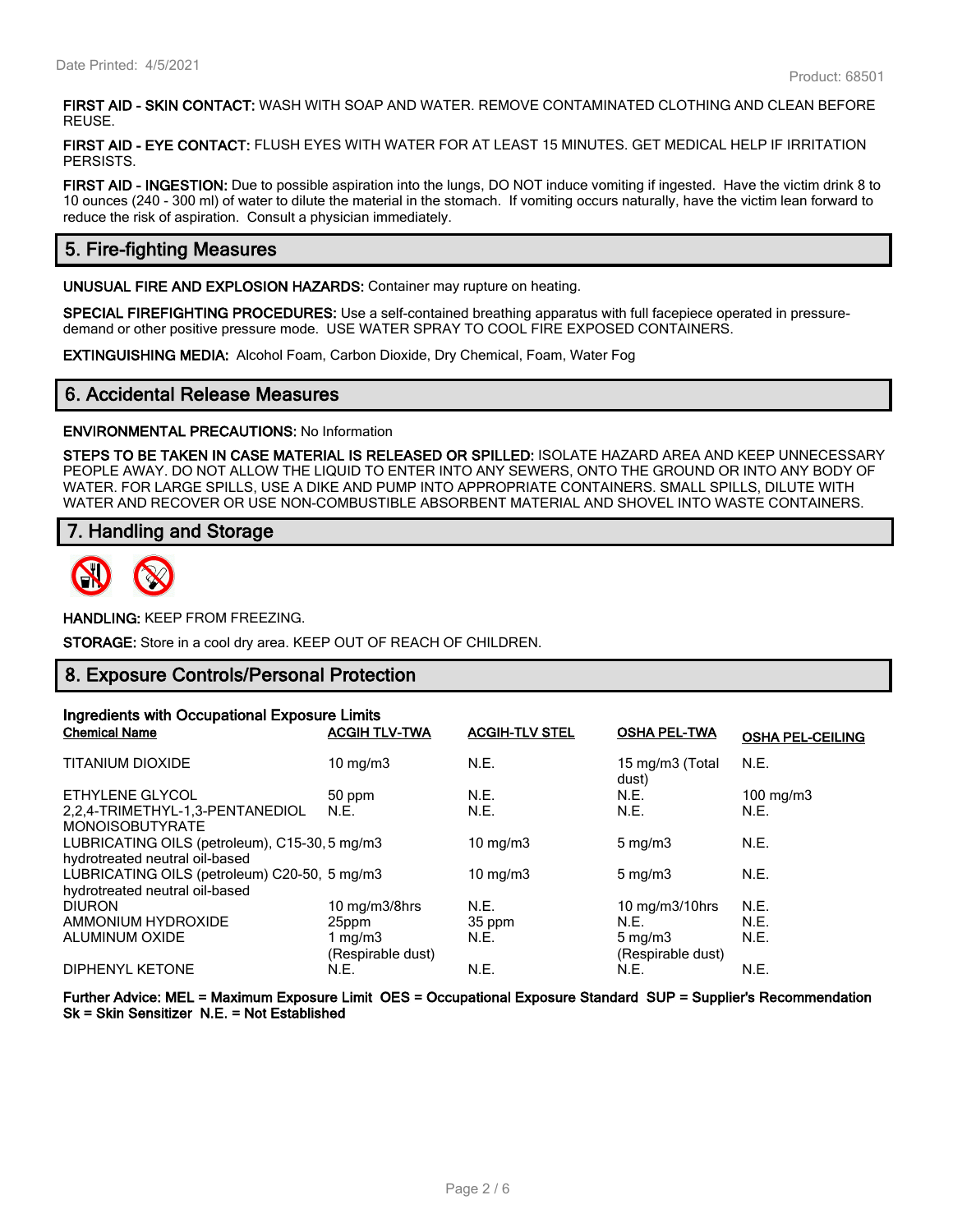

**RESPIRATORY PROTECTION:** In order to avoid inhalation of spray-mist and sanding dust, all spraying and sanding must be done wearing adequate respirator.



**SKIN PROTECTION:** Sensitive individuals should wear gloves to prevent repeated contact.



**EYE PROTECTION:** Safety glasses with side-shields



**OTHER PROTECTIVE EQUIPMENT:** No Information



**HYGIENIC PRACTICES:** Wash hands before eating, drinking, or smoking.

# **9. Physical and Chemical Properties**

| Appearance:<br>Odor:<br>Density, Ib/gal:<br>Freeze Point, °C:<br><b>Solubility in Water:</b><br>Decomposition temperature, °C | <b>Thick Liguid</b><br>Slight Ammonia Odor<br>$9.52 - 9.92$<br>No Information<br>No Information<br>No Information | <b>Physical State:</b><br><b>Odor Threshold:</b><br>pH:<br><b>Viscosity:</b><br>Partition Coefficient, n-octanol/<br>water: | Liguid<br>No Information<br>No Information<br>No Information<br>No Information |
|-------------------------------------------------------------------------------------------------------------------------------|-------------------------------------------------------------------------------------------------------------------|-----------------------------------------------------------------------------------------------------------------------------|--------------------------------------------------------------------------------|
| Boiling Range, °C:                                                                                                            | $98 - 104$                                                                                                        | <b>Explosive Limits, %:</b>                                                                                                 | N/A                                                                            |
| Combustibility:                                                                                                               | Does Not Support Combustion                                                                                       | Flash Point, °C:                                                                                                            | Not Applicable                                                                 |
| <b>Evaporation Rate:</b>                                                                                                      | Slower Than Ether                                                                                                 | Auto-Ignition Temperature, °C                                                                                               | No Information                                                                 |
| <b>Vapor Density:</b>                                                                                                         | Lighter Than Air                                                                                                  | Vapor Pressure, mmHg:                                                                                                       | No Information                                                                 |

(See "Other information" Section for abbreviation legend)

# **10. Stability and Reactivity**

**STABILITY:** THIS MATERIAL IS STABLE UNDER NORMAL STORAGE AND HANDLING CONDITIONS.

**CONDITIONS TO AVOID:** AVOID HIGH TEMPERATURES AND FREEZING.

**INCOMPATIBILITY:** No Information

**HAZARDOUS DECOMPOSITION PRODUCTS:** MAY GENERATE TOXIC OR IRRITATING COMBUSTION PRODUCTS. MAY GENERATE CARBON MONOXIDE GAS.

# **11. Toxicological Information**



**Practical Experiences**

**EFFECT OF OVEREXPOSURE - INHALATION:** Inhalation may cause irritation to the respiratory tract (nose, mouth, mucous membranes).

**EFFECT OF OVEREXPOSURE - SKIN CONTACT:** PROLONGED OR REPEATED CONTACT MAY CAUSE IRRITATION.

**EFFECT OF OVEREXPOSURE - EYE CONTACT:** MILD EYE IRRITANT.

**EFFECT OF OVEREXPOSURE - INGESTION:** May be harmful if swallowed. May cause gastrointestinal disturbance.

**EFFECT OF OVEREXPOSURE - CHRONIC HAZARDS:** No Information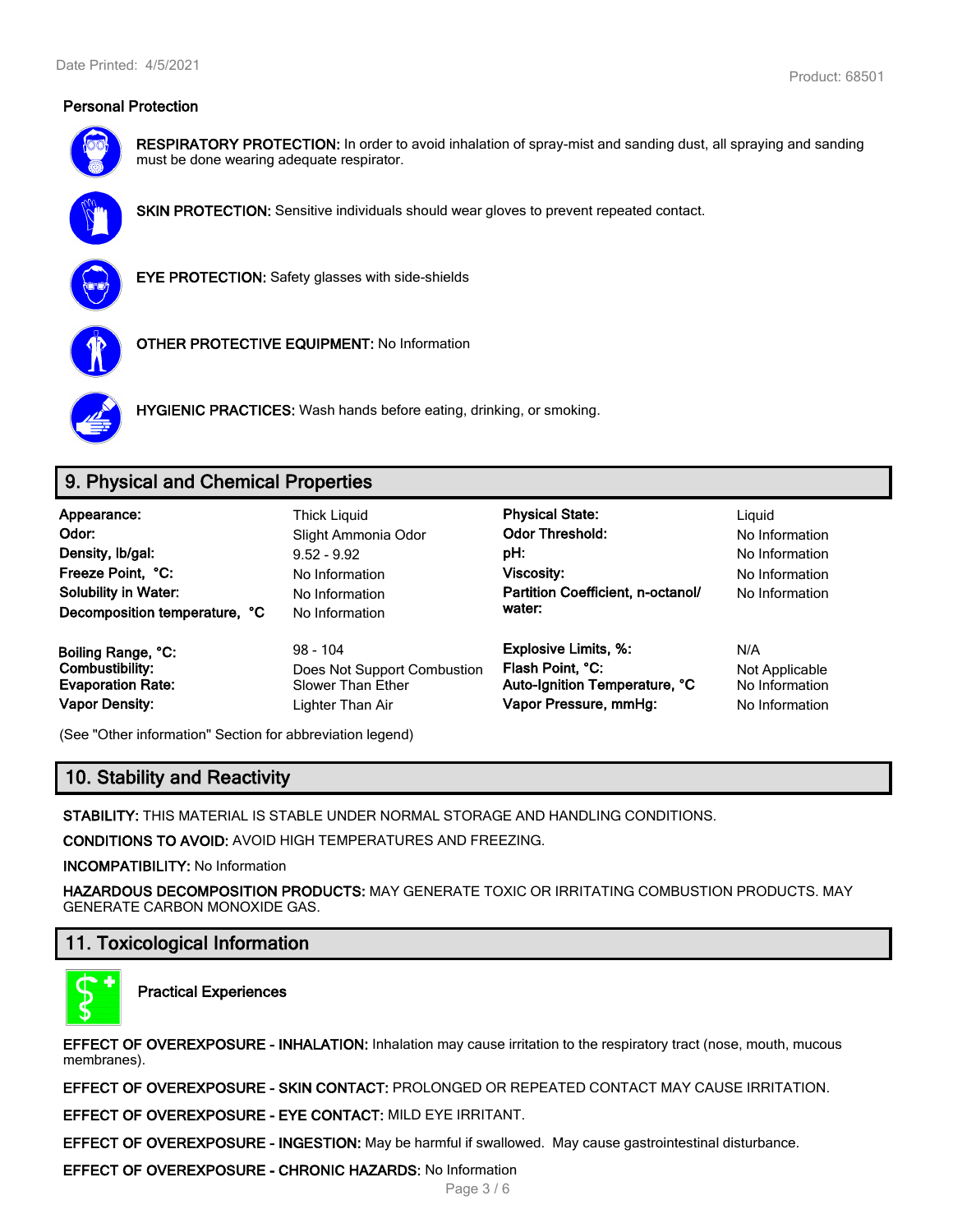**CARCINOGENICITY:** IARC lists Diphenyl Ketone as a possible human carcinogen (Group 2B)

**PRIMARY ROUTE(S) OF ENTRY:** Eye Contact, Ingestion, Inhalation, Skin Contact

#### **Acute Toxicity Values**

**The acute effects of this product have not been tested. Data on individual components are tabulated below**

| CAS-No.    | <b>Chemical Name</b>                                      | Oral LD50            | Dermal LD50                     | Vapor LC50                |
|------------|-----------------------------------------------------------|----------------------|---------------------------------|---------------------------|
| 13463-67-7 | TITANIUM DIOXIDE                                          | > 5,000 mg/kg (Rat)  | $> 10,000$ mg/kg<br>(Rabbit)    | $>20$ mg/L                |
| 107-21-1   | ETHYLENE GLYCOL                                           | 4,700 mg/kg (Rat)    | 10,626 mg/kg (Rabbit) > 20 mg/L |                           |
| 25265-77-4 | 2,2,4-TRIMETHYL-1,3-PENTANEDIOL<br><b>MONOISOBUTYRATE</b> | 6,500 mg/kg (Rat)    | $> 15,200$ mg/kg<br>(Rabbit)    | $>$ 3.55 mg/L, 6 hr (Rat) |
| 1336-21-6  | AMMONIUM HYDROXIDE                                        | 350 mg/kg (Rat)      | N.I.                            | N.I.                      |
| 1344-28-1  | ALUMINUM OXIDE                                            | > 10,000 mg/kg (Rat) | > 5000 mg/kg                    | $>$ 20 mg/L               |
| 119-61-9   | DIPHENYL KETONE                                           | >10,000 mg/kg (Rat)  | 3,535 mg/kg (Rabbit) N.I.       |                           |

N.I. = No Information

## **12. Ecological Information**

**ECOLOGICAL INFORMATION:** No Information

# **13. Disposal Information**



**Product**

**DISPOSAL METHOD:** DO NOT DUMP INTO ANY SEWERS, ON THE GROUND, OR INTO ANY BODY OF WATER. ALL DISPOSAL METHODS MUST BE IN COMPLIANCE WITH ALL FEDERAL, STATE/PROVINCIAL, AND LOCAL LAWS AND REGULATIONS.

**STEPS TO BE TAKEN IN CASE MATERIAL IS RELEASED OR SPILLED:** ISOLATE HAZARD AREA AND KEEP UNNECESSARY PEOPLE AWAY. DO NOT ALLOW THE LIQUID TO ENTER INTO ANY SEWERS, ONTO THE GROUND OR INTO ANY BODY OF WATER. FOR LARGE SPILLS, USE A DIKE AND PUMP INTO APPROPRIATE CONTAINERS. SMALL SPILLS, DILUTE WITH WATER AND RECOVER OR USE NON-COMBUSTIBLE ABSORBENT MATERIAL AND SHOVEL INTO WASTE CONTAINERS.

# **14. Transport Information**

**SPECIAL TRANSPORT PRECAUTIONS:** Not Regulated by DOT

| <b>DOT Proper Shipping Name:</b> | Not Regulated | <b>Packing Group:</b>    | Not Regulated  |
|----------------------------------|---------------|--------------------------|----------------|
|                                  |               | <b>Hazard SubClass:</b>  | Not Regulated  |
| <b>DOT Technical Name:</b>       | Not Regulated | Resp. Guide Page:        | No Information |
|                                  |               | <b>DOT UN/NA Number:</b> | Not Regulated  |
| <b>DOT Hazard Class:</b>         | Not Regulated |                          |                |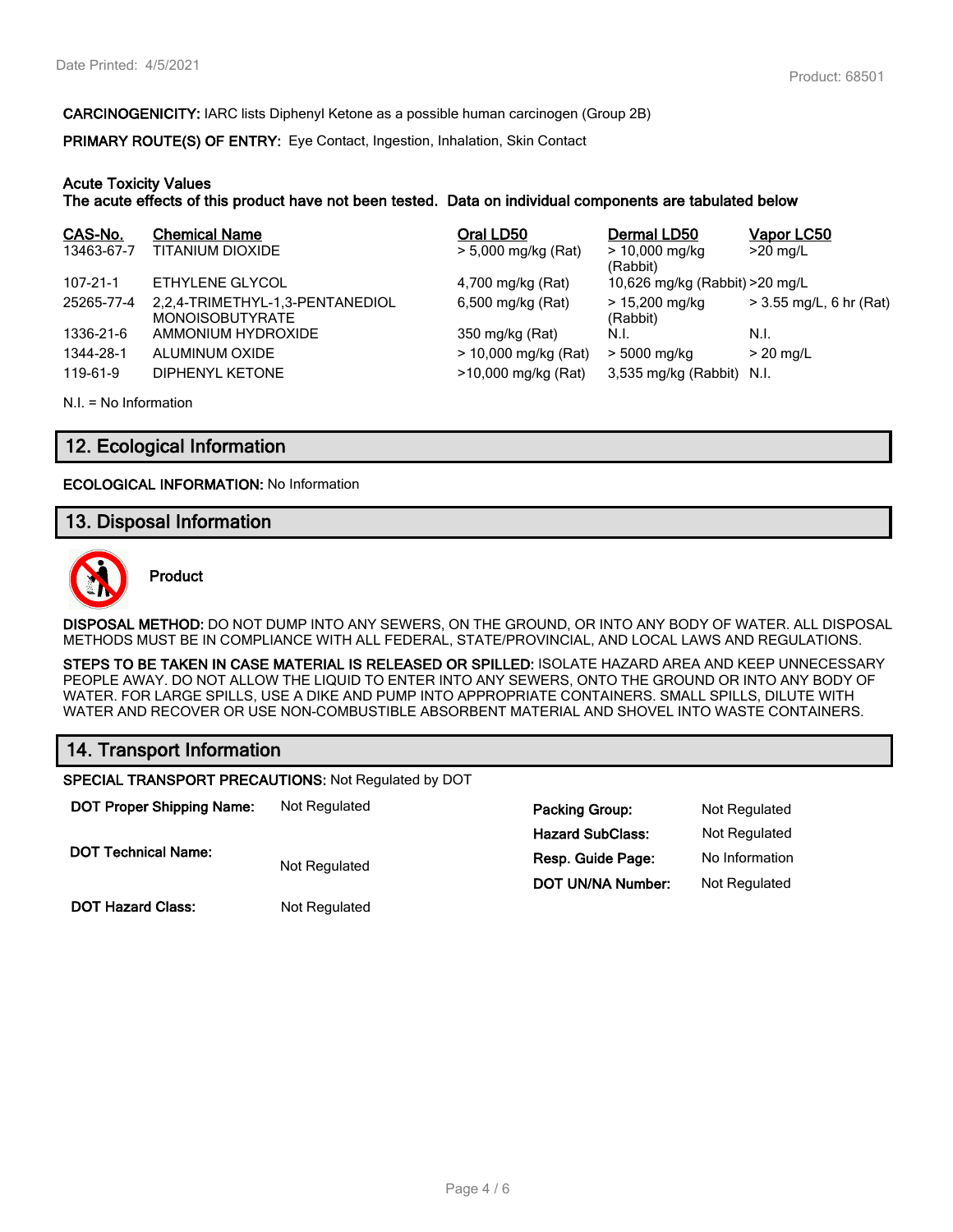# **15. Regulatory Information**

# **U.S. Federal Regulations:**

#### **CERCLA - SARA Hazard Category**

This product has been reviewed according to the EPA 'Hazard Categories' promulgated under Sections 311 and 312 of the Superfund Amendment and Reauthorization Act of 1986 (SARA Title III) and is considered, under applicable definitions, to meet the following categories:

None Known

#### **SARA SECTION 313:**

This product contains the following substances subject to the reporting requirements of Section 313 of Title III of the Superfund Amendment and Reauthorization Act of 1986 and 40 CFR part 372:

#### **Chemical Name CAS-No.**

AMMONIUM HYDROXIDE 1336-21-6

#### **TOXIC SUBSTANCES CONTROL ACT:**

This product contains the following chemical substances subject to the reporting requirements of TSCA 12(B) if exported from the United States:

No TSCA components exist in this product.

# **U.S. State Regulations: NEW JERSEY RIGHT-TO-KNOW:**

The following materials are non-hazardous, but are among the top five components in this product.

| <b>Chemical Name</b>      |  |
|---------------------------|--|
| <b>WATFR</b>              |  |
| ACRYLIC POLYMER           |  |
| STYRENE/ACRYLIC COPOLYMER |  |

#### **PENNSYLVANIA RIGHT-TO-KNOW**

The following non-hazardous ingredients are present in the product at greater than 3%.

**Chemical Name CAS-No.** ACRYLIC POLYMER **Proprietary** Proprietary

## **International Regulations: As follows -**

#### **CANADIAN WHMIS:**

This MSDS has been prepared in compliance with Controlled Product Regulations except for the use of the 16 headings.

**WHMIS Class** No Information

**Chemical Name CAS-No.** WATER 7732-18-5 Proprietary Proprietary

 $7732 - 18 - 5$